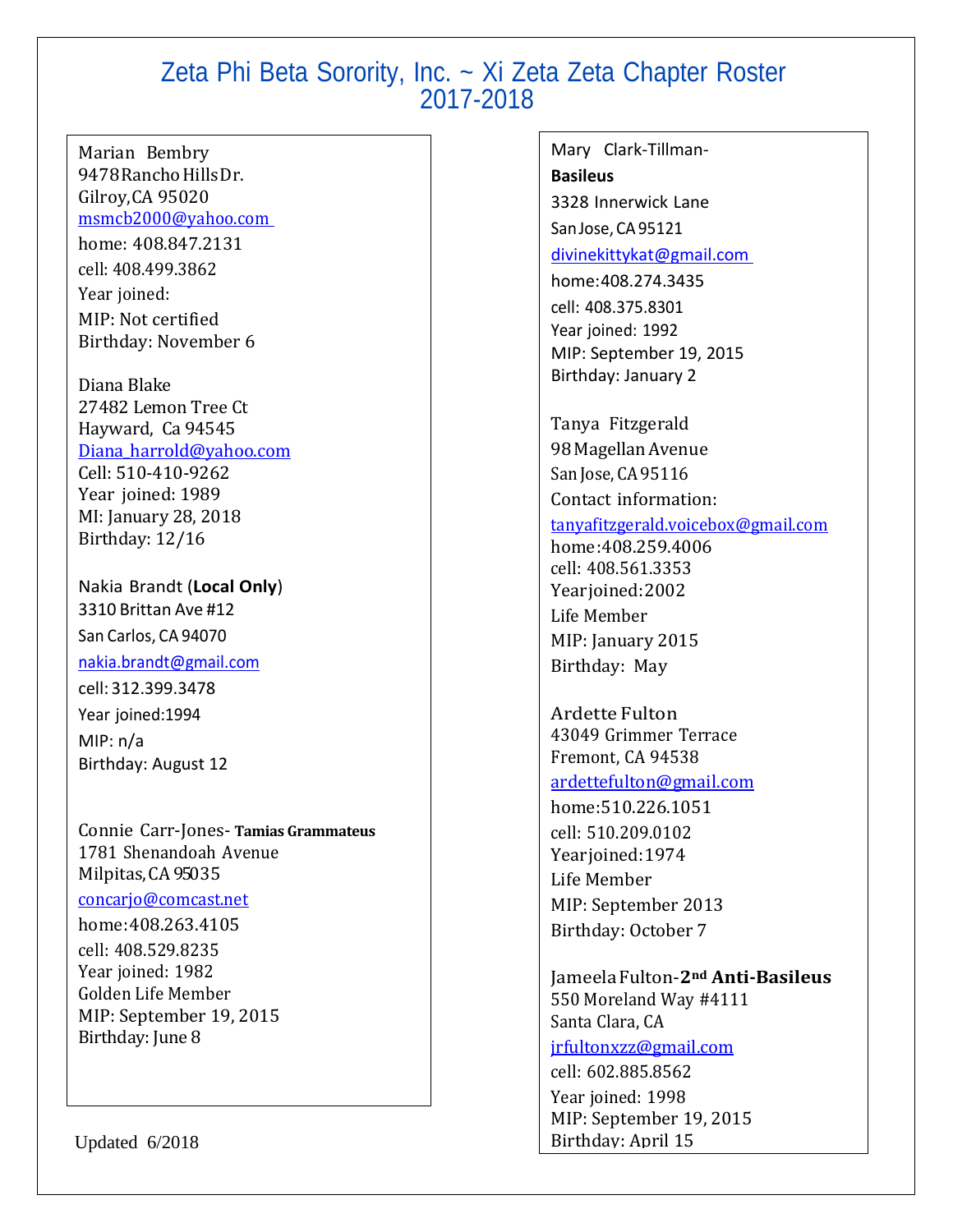Dana Hudson 1920 Erikson Circle Stockton, CA 95206 [caramyle@gmail.com](mailto:caramyle@gmail.com) Cell: 650.776.4768 Year joined 2018 MIP: Birthday:

Katherine House 6231DunnAvenue San Jose, CA 95123

[kmm\\_zetasj@hotmail.com](mailto:kmm_zetasj@hotmail.com)

home: 408.224.8654 cell: 408.710.4885 Year joined: 1996 MIP: October 2014 Birthday: August 13

Rhonda Jacobs- **3 rd Anti-Basileus** 493BarronPark Court San Jose, CA95136 [rjacobs1920@hotmail.com](mailto:rjacobs1920@hotmail.com) home:408.270.6718 cell: 408.823.5642 Year joined: 1988 MIP: July 2013 Birthday: April

Shirley Jacobs 493 Barron Park Court San Jose, CA 95136 [sajacobs@sbcglobal.net](mailto:sajacobs@sbcglobal.net) home: 408.629.7233 cell: 408.813.6610 Year joined: 1998

MIP: 2015 Birthday: July 6

Lynette Jones 2305 Alamo Court Tracy, Ca 95377 [lkjimtl@gmail.com](mailto:lkjimtl@gmail.com) cell: 309.863.5329 Year joined: 2018 MIP: Birthday:

Rose Lewis 1615 Christopher Street SanJose, CA 95122

[rose.lewis38@yahoo.com](mailto:rose.lewis38@yahoo.com)

home: 408.259.0579 cell: 408.887.2993 Year joined: 1994 Diamond Life Member MIP: January 2016 Birthday: November 30

Kristen Lockhart 16800 Barnell Ave #12 Morgan Hill, Ca 95037 Cell:251.648.4329 Year joined: 2011 MIP: Feb 27, 2015 Birthday: November 7

Ann Mask P.O. Box 278 Gilroy,CA95021 [amask2001@yahoo.com](mailto:amask2001@yahoo.com) home:916.216.6517

Year joined: MIP: Fall 2013 Birthday: February 22

Updated 6/2018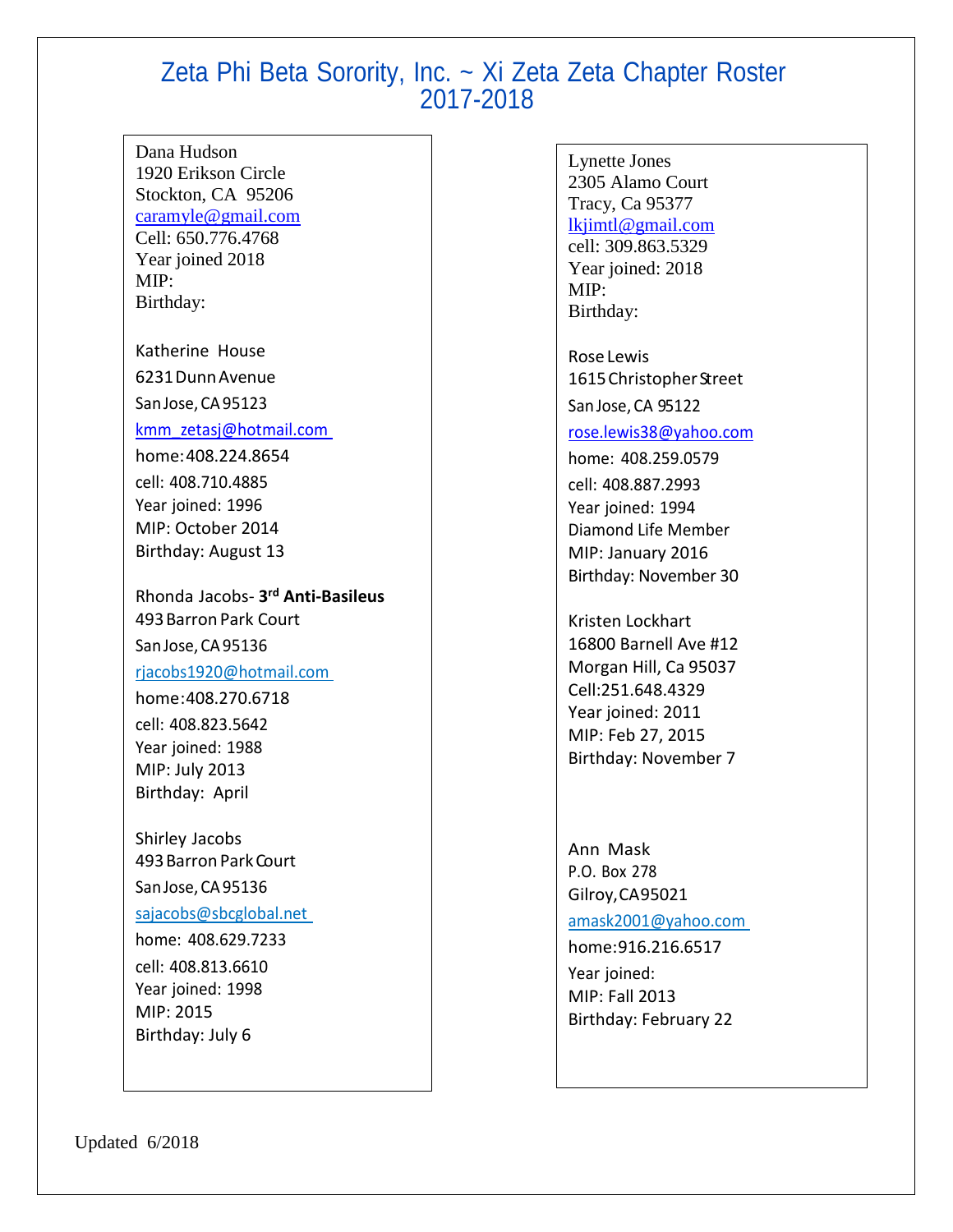#### Myesha Mebane-**Grammateus**

9310 Castlewood Street Oakland, CA 94605 [Cozysocks08@gmail.com](mailto:Cozysocks08@gmail.com) Home: 510.635.7948 Cell: 510.612.4451 Year Joined: 2017 MIP: August 19, 2017 Birthday: October 10

Jessica Minter 195 Preston Court Fremont, Ca 94536 jessicadabest@gmail.com Cell: 704-779-3029 Year joined: 2002 MIP: Jan 5, 2013 Birthday: 7/10

Helana Pennywell -**Phylacter** 39564 Trinity Way #B Fremont, Ca 94538 [prettyblue04@yahoo.com](mailto:prettyblue04@yahoo.com) home: 510.656.1823 Cell: 408.921.4954 Year joined: 1995 MIP: January 28, 2018 Birthday: April 12

Nenah Reed P.O. Box 3771 Santa Clara, Ca 95055 [reed.nenah@gmail.com](mailto:reed.nenah@gmail.com) cell: 408.806.9286 Year joined: 2011 MIP: April 2016 Birthday: November 11

Updated 6/2018

Renee Rodgers- **Tamias** 9238 Laguna Pointe Wy Elk Grove, CA 95758 [zeephibee@earthlink.net](mailto:zeephibee@gmail.com)

home:916.691.2614 cell: 916.730.0657 Year joined: 1985 MIP: October 2013 Birthday: July 11

Tamekia Sanford 279 Tradewinds Drive #4 San Jose, Ca 95123 [mizsanford@yahoo.com](mailto:mizsanford@yahoo.com) Cell: 505-506-1397

Year joined: MIP ????? Birthday: July 18

Karen Patterson Schuberg 2735 Bonnie Drive Santa Clara, Ca 95051 [Schuberg@comcast.net](mailto:Schuberg@comcast.net) Cell:408-234-6366 Year joined: 1989 MIP: May 2018 Birthday: November 11

Elizabeth Smith 6975ClaywoodWay San Jose, CA 95120 [bennettliz77@yahoo.com](mailto:bennettliz77@yahoo.com)

home: 408.997.7248 Cell: 408-375-2367 Year joined: 1963 MIP: Fall 2013 Birthday: August 1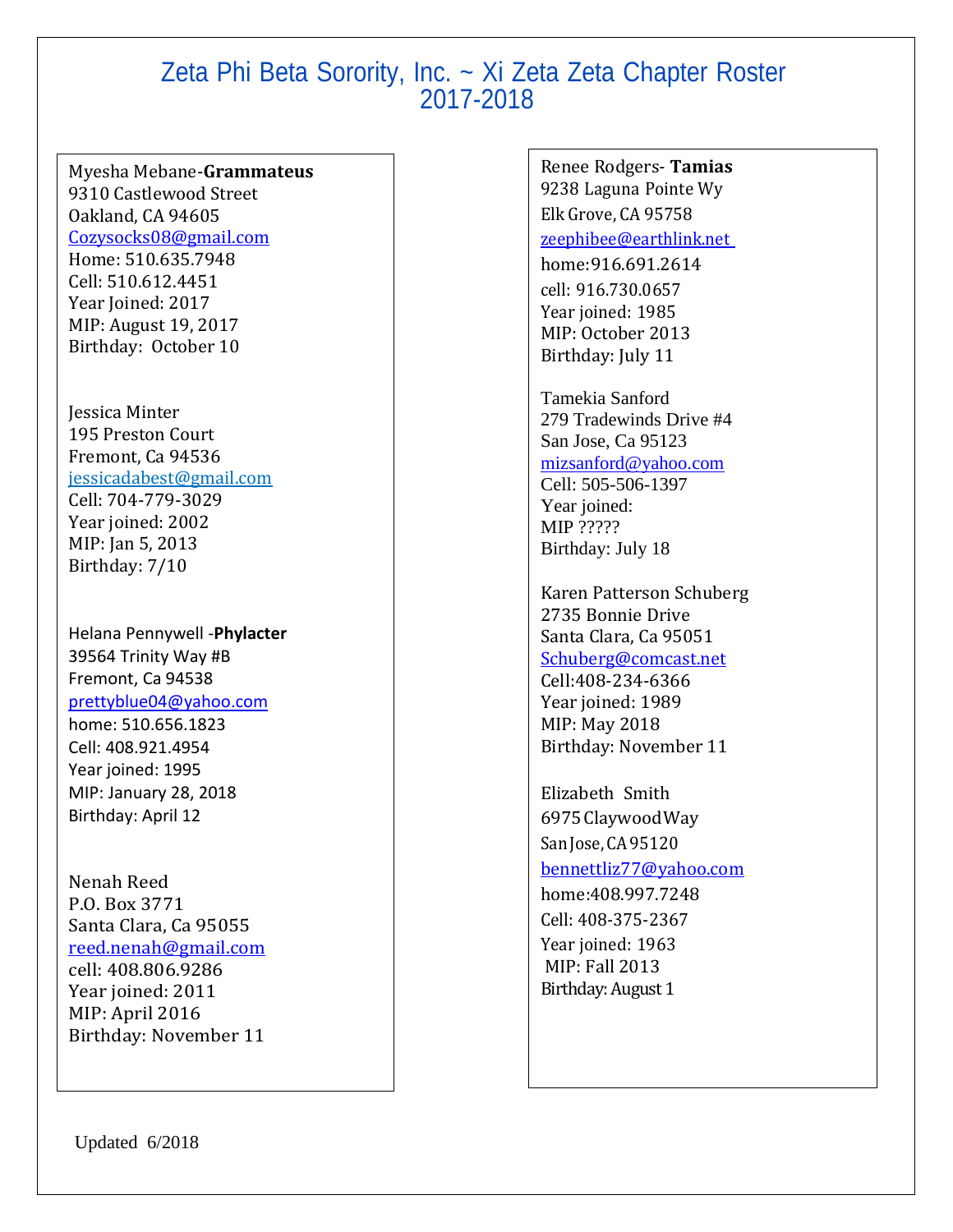### Catherine Sweat 2043 Shellback Place San Jose, CA 95133 [cdsweat@sbcglobal.net](mailto:cdsweat@sbcglobal.net)

home:408.251.2550 cell: 408.823.1382 Year joined: 1963 MIP: Not Certified Birthday:

Kotarah Thompson -**1st Anti-Basileus** 1698 Alder Creek Ct San Jose, CA 95148 [kotaraht@gmail.com](mailto:kotaraht@gmail.com) cell: 408.680.6333 Year joined: 2001 MIP: September 19, 2015 Birthday: March 18

Patrice Ware 1640 5th Ave #6 Oakland, Ca 94606 [patriceware@hotmail.com](mailto:patriceware@hotmail.com) Cell: 831.402.5459 Year joined: 2012 MIP: September 19, 2015 Birthday: August 24

Patricia Cole Ware 1911 Sonoma Bvd Apt.B Vallejo, Ca 94590 [pnware8@yahoo.com](mailto:pnware8@yahoo.com) Cell: 831.402.5458 Year joined: 2010 MIP: September 19, 2015 Birthday: August 24

Jennifer White 2319 Carol Ann Dr, Tracy, Ca 95377 [ginwhi19@aol.com](file://PROB-USERDATA/user%20data/RodgersR/zeta%20stuff/ginwhi19@aol.com) Cell: 415.290.8378 MIP: Fall 2013 Birthday: December 19 Year joined: 1992